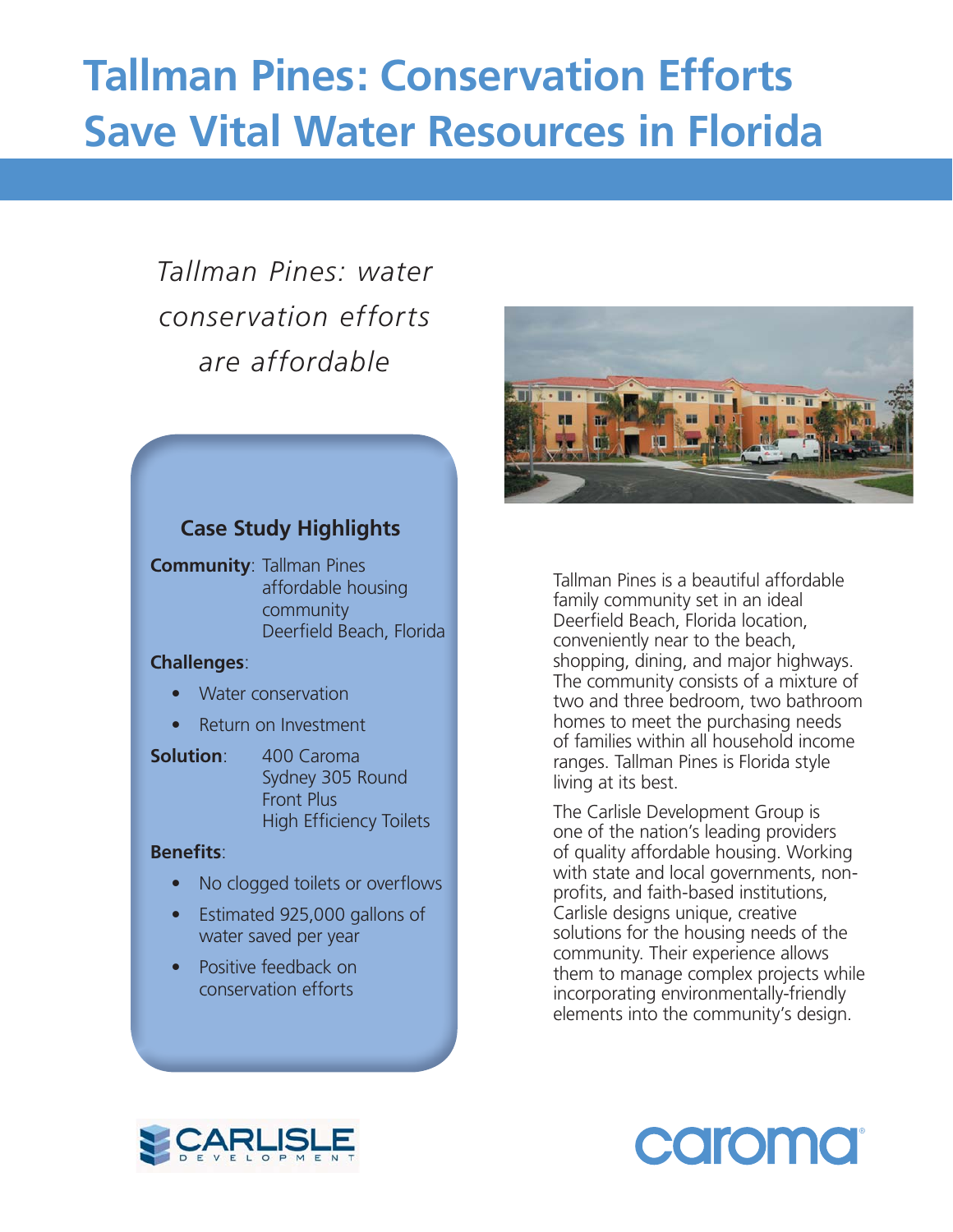The Tallman Pines development not only met the needs of the community for affordable single family homes. It was also built to achieve the Leadership in Energy and Environmental Design (LEED) Silver certification. LEED certification provides independent, third-party verification that a building project meets the highest green building and performance measures.

### **Caroma helps environmental efforts**

To help the community achieve LEED certification, the Carlisle Group installed Caroma high efficiency toilets into 200 two-three bedroom/two bathroom units to reduce water consumption. The Sydney 305 Round Front Plus toilet is WaterSense labeled. WaterSense, a partnership program sponsored by the U.S. Environmental Protection Agency, mandates that toilets use 20 percent less water than the current federal standard. Because all Caroma floor mount toilets are WaterSense labeled, many toilet styles were available.

The Sydney range of high efficiency dual flush toilets was a great fit for Tallman Pines. The toilets have a two button flushing system: 1.6 gallons per flush (gpf) for solid waste and 0.8 gallons per flush for liquid and paper waste, averaging just 0.96 gpf based on a 1:4 full/half flush ratio. According to Ken Naylor, Senior Developer for Carlisle Development Group,

"We reviewed many different low flow toilets. Caroma was chosen because they are widely adopted, have an established reputation with proven technology, and are very cost effective. The water savings have been tremendous."

For example, 1.6 gpf is the maximum amount of water that new toilets can use. The Sydney averages 0.96 gallons per flush. For a family of four at Tallman Pines and five flushes/person/ day, the one family will be saving more than 4,600 gallons of water annually. With the 200 units installed with Caroma toilets, that equates to more than 925,000 gallons of water savings each year – just from Tallman Pines.

*"We reviewed many different low fl ow toilets. Caroma was chosen because they...have an established reputation with proven technology, and are very cost effective."*

> *Ken Naylor Senior Developer Carlisle Development Group*

"We decided to go green for many reasons, including the long-term ownership requirements and partnerships with local authorities, but the reasonable paybacks make a lot of sense," stated Naylor. "We received added benefits from installing Caroma toilets that weren't initially expected – most specifically, with maintenance issues. Since we've installed Caroma toilets, we have experienced no problems. There have been no blockages or overflows, and that's amazing for having so many toilets installed."

|                                                                                           | 5 gal (19 ltr)      | $3.5$ gal $(13 \text{ ltr})$ | $2.5$ gal $(9.5)$ ltr) | $1.6$ gal $(6 \text{ ltr})$ | 1.6-0.8 gal $(6/3 \text{ ltr})$ |
|-------------------------------------------------------------------------------------------|---------------------|------------------------------|------------------------|-----------------------------|---------------------------------|
|                                                                                           | single flush toilet | single flush toilet          | single flush toilet    | single flush toilet         | dual flush                      |
| Annual water used*                                                                        | $36,162$ g          | $25,314$ g                   | $18,081$ g             | $11,572$ g                  | 6943g                           |
|                                                                                           | (137, 418)          | (94,0221)                    | (68,7091)              | (43,395)                    | (26,0371)                       |
| Annual savings with                                                                       | 29,682 gallons      | 18,833 gallons               | 11,601 gallons         | 5092 gallons                | 463 gallons                     |
| Caroma Smart toilets                                                                      | $(113, 117$ liters) | $(69,721$ liters)            | $(44, 407$ liters)     | $(19,094 \text{ liters})$   | $(1739$ liters)                 |
| * Based on 1:4 solid/liquid usage for an average family of four and 5 flushes/person/day. |                     |                              |                        |                             |                                 |

Water savings using a Caroma 1.6/0.8 dual flush toilet compared to other flush volumes.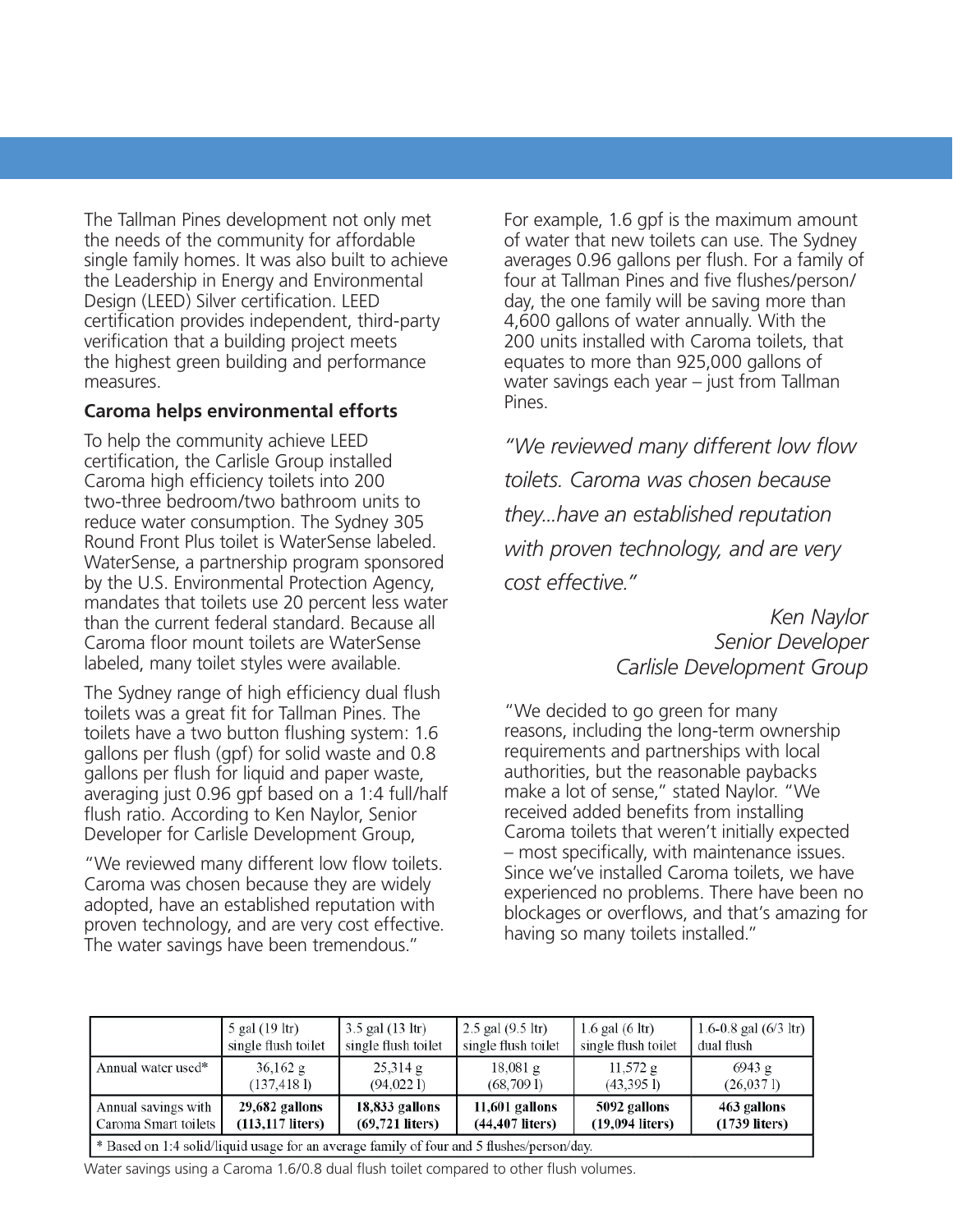Because of the large trapway of Caroma toilets, nearly double the North American industry average, the toilets are virtually unblockable. If there is a partial clog from a foreign object being flushed, it is only a partial block, so water can still get passed, avoiding overflows.

## **Other conservation efforts**

In addition to conserving water in the bathroom with Caroma toilets, Tallman Pines helps conservation in other ways. Eco-friendly landscaping with native plants helps conserve water while improving the overall curb appeal. Additional water savings in the bathroom are achieved with high efficiency faucets and shower systems.

### **2009 changes**

In 2009, Caroma is replacing the Sydney range of high efficiency toilets with Sydney Smart HETs, providing even greater water savings. The dual flush Sydney Smart range uses 1.28 gallons per flush for a full flush and 0.8 gallons per flush for half flush, averaging only 0.9 gallons per flush. The Sydney Smart range includes six bowl configurations and is now available in white and biscuit



Caroma toilet installation in Tallman Pines.

*"Since we've installed Caroma toilets, we have experiences no problems.... no blockages or overflows, and that's amazing for having so many toilets installed."*

*Ken Naylor*



Tallman Pines affordable housing community consists of two and three bedroom homes with two bathrooms featuring Caroma toilets.